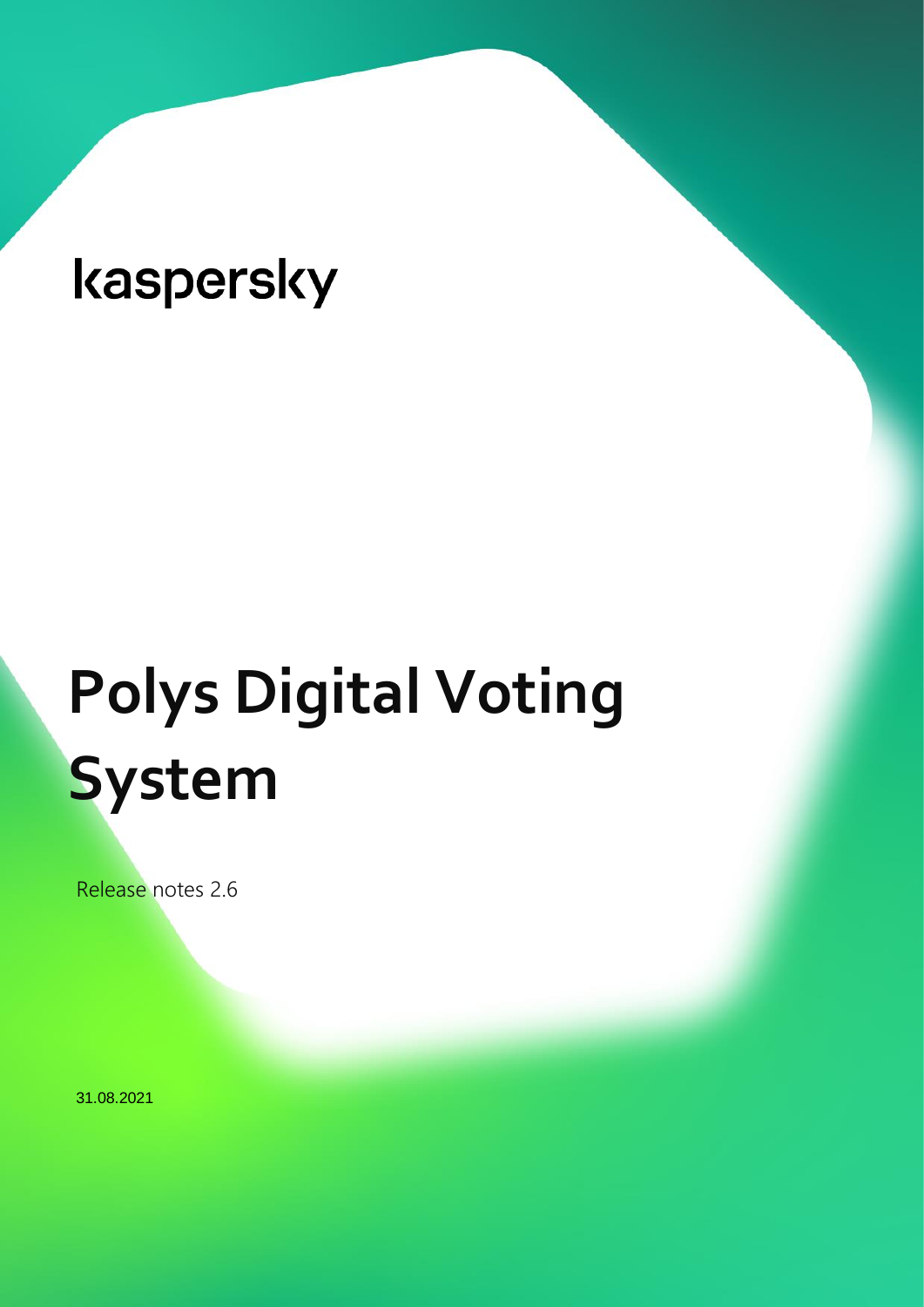# **Kaspersky Polys Digital Voting System**

#### **Release notes 2.6**

| <b>Function</b>           | <b>Description</b>                                                                                                                                                                                                                                                                                                                                                  |                                                                                                                                                                                                                                                                                                                                                                                                                                                                                   |                                                                    |  |  |  |
|---------------------------|---------------------------------------------------------------------------------------------------------------------------------------------------------------------------------------------------------------------------------------------------------------------------------------------------------------------------------------------------------------------|-----------------------------------------------------------------------------------------------------------------------------------------------------------------------------------------------------------------------------------------------------------------------------------------------------------------------------------------------------------------------------------------------------------------------------------------------------------------------------------|--------------------------------------------------------------------|--|--|--|
| For the Organizer         |                                                                                                                                                                                                                                                                                                                                                                     |                                                                                                                                                                                                                                                                                                                                                                                                                                                                                   |                                                                    |  |  |  |
| Main<br>menu<br>additions | A sidebar has been added to the main menu with three tabs:<br>Votes tab (enables the creation of a vote and a list of voters);<br>Events tab (enables the creation of an event. Currently in development);<br>$\bullet$<br>Voters tab (enables the creation of a new list of voters). Pre-registration of participants has been<br>$\bullet$<br>implemented so far. |                                                                                                                                                                                                                                                                                                                                                                                                                                                                                   |                                                                    |  |  |  |
|                           | D<br>New vote<br>B New vote<br>ARCHIVE<br>$\circledcirc$<br>Votes<br>甲<br>Events<br><u>న్</u> త<br>Voters<br>→]                                                                                                                                                                                                                                                     | $1$ CREATION<br>$2^{\text{VOTING}}$<br><b>7</b> RESULTS<br>> Not scheduled<br>TITLE OR MAIN OUESTION<br>Background<br>image<br>Description<br>NAME OF THE ORGANIZATION<br><b>BALLOT TYPE</b><br><b>VOTERS</b><br>$\Box$ Choose how voters<br>o> Determine who will have<br>Make results public (it will be seen who voted and how)<br><b>START</b><br>END<br>Select date<br>Select date<br>OPTIONS<br>$\mathbf{1}$<br>$\overline{2}$<br>Add option<br>Add images and descriptions | b<br>面<br>Copy<br>Delete<br>© Preview<br>Log in<br>and create vote |  |  |  |
|                           |                                                                                                                                                                                                                                                                                                                                                                     |                                                                                                                                                                                                                                                                                                                                                                                                                                                                                   |                                                                    |  |  |  |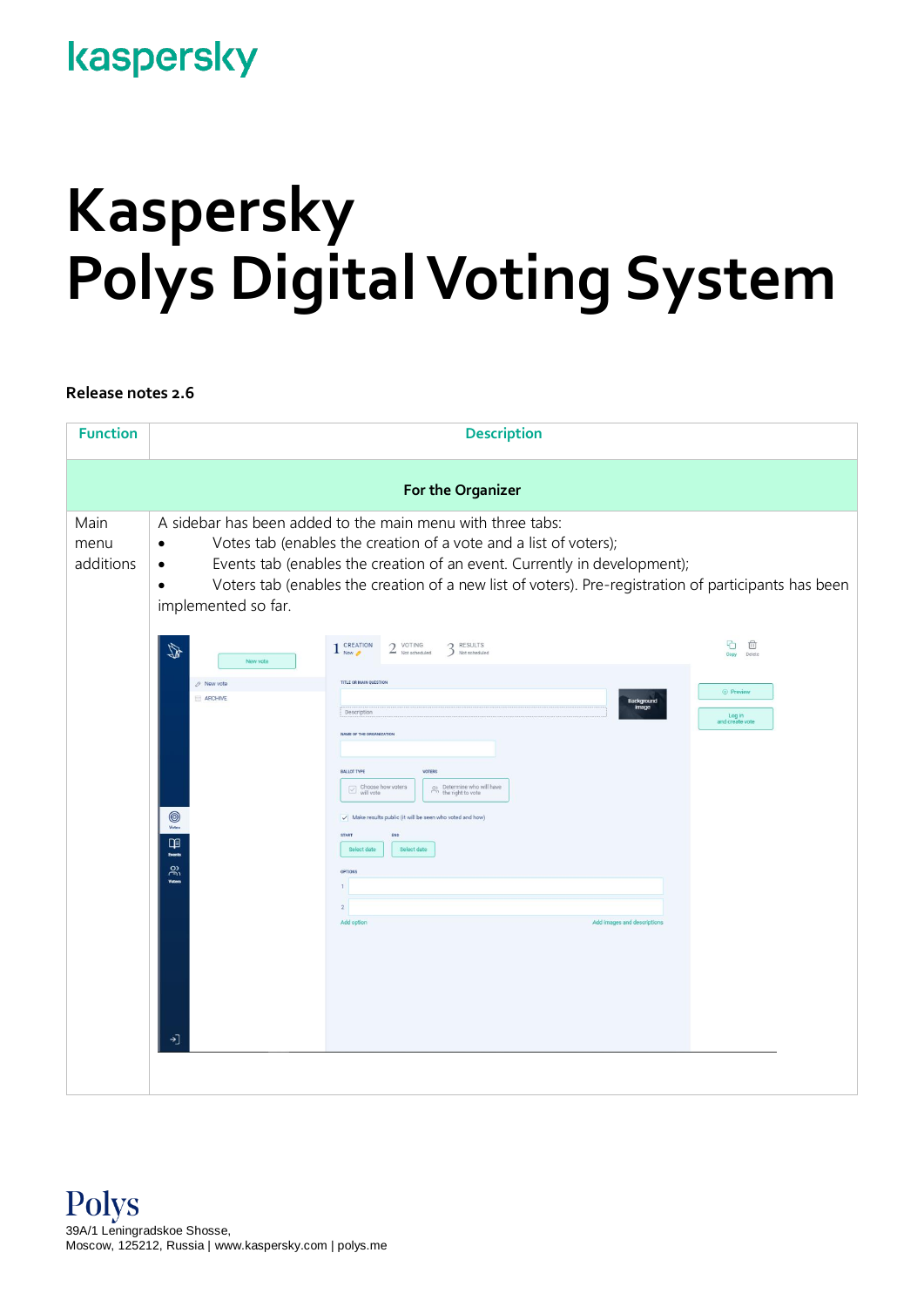| <b>Function</b> | <b>Description</b>                                                                                                                                                                                                                                                                                                                                                                                                                                                                                                                                                                                                                                                                                                                                                                                                                                                                       |  |  |  |
|-----------------|------------------------------------------------------------------------------------------------------------------------------------------------------------------------------------------------------------------------------------------------------------------------------------------------------------------------------------------------------------------------------------------------------------------------------------------------------------------------------------------------------------------------------------------------------------------------------------------------------------------------------------------------------------------------------------------------------------------------------------------------------------------------------------------------------------------------------------------------------------------------------------------|--|--|--|
| Login<br>menu   | The login and license entry menu have been moved to the main menu.                                                                                                                                                                                                                                                                                                                                                                                                                                                                                                                                                                                                                                                                                                                                                                                                                       |  |  |  |
|                 | D<br>New vote<br>$\oslash$ New vote<br>Виктория Альберта Елиз<br>Мария Гессен-Дармштад<br>Alberta Elisabeth Mathilde<br>Darmstadt), с 1917 года В<br>0<br>Маунтбе́ттен, маркиза М<br>(Victoria Mountbatten, Ma<br>Haven; 5 апреля 1863, Ви<br>Виндзор - 2409)<br>Виктория Альберта Елиз<br>Мария Гессен-Дармштад<br>Alberta Elisabeth Mathilde<br>Darmstadt), с 1917 года В<br>Маунтбеттен, маркиза М<br>(Victoria Mountbatten, Ma<br>Haven; 5 апреля 1863, Ви<br>◎<br>Виндзор - 2409)<br>Votes<br>Виктория Альберта Елиз<br>Мария Гессен-Дармштад<br>呾<br>Alberta Elisabeth Mathilde<br>Darmstadt), с 1917 года В<br><b>Events</b><br>Маунтбеттен, маркиза М<br>(Victoria Mountbatten, Ma<br>್ಲ.<br>ಗ<br>Haven; 5 апреля 1863, Ви<br>Виндзор - 2409)<br><b>Voters</b><br><b>E ARCHIVE</b><br>ryazantseval9@gmail.com<br>Buy a license<br>Enter activation code<br>$\rightarrow$ Log Out |  |  |  |
| Account         | Added account activation by ticking checkboxes to agree to the Terms of Use and Marketing Regulations.                                                                                                                                                                                                                                                                                                                                                                                                                                                                                                                                                                                                                                                                                                                                                                                   |  |  |  |
| activation      | $X_{Esc}$<br>Leave your email<br>To activate your account and get access to all your votes.<br>I agree to the Terms of Use<br>I agree to the Marketing Statement<br>Get login link<br>Log in with secret key                                                                                                                                                                                                                                                                                                                                                                                                                                                                                                                                                                                                                                                                             |  |  |  |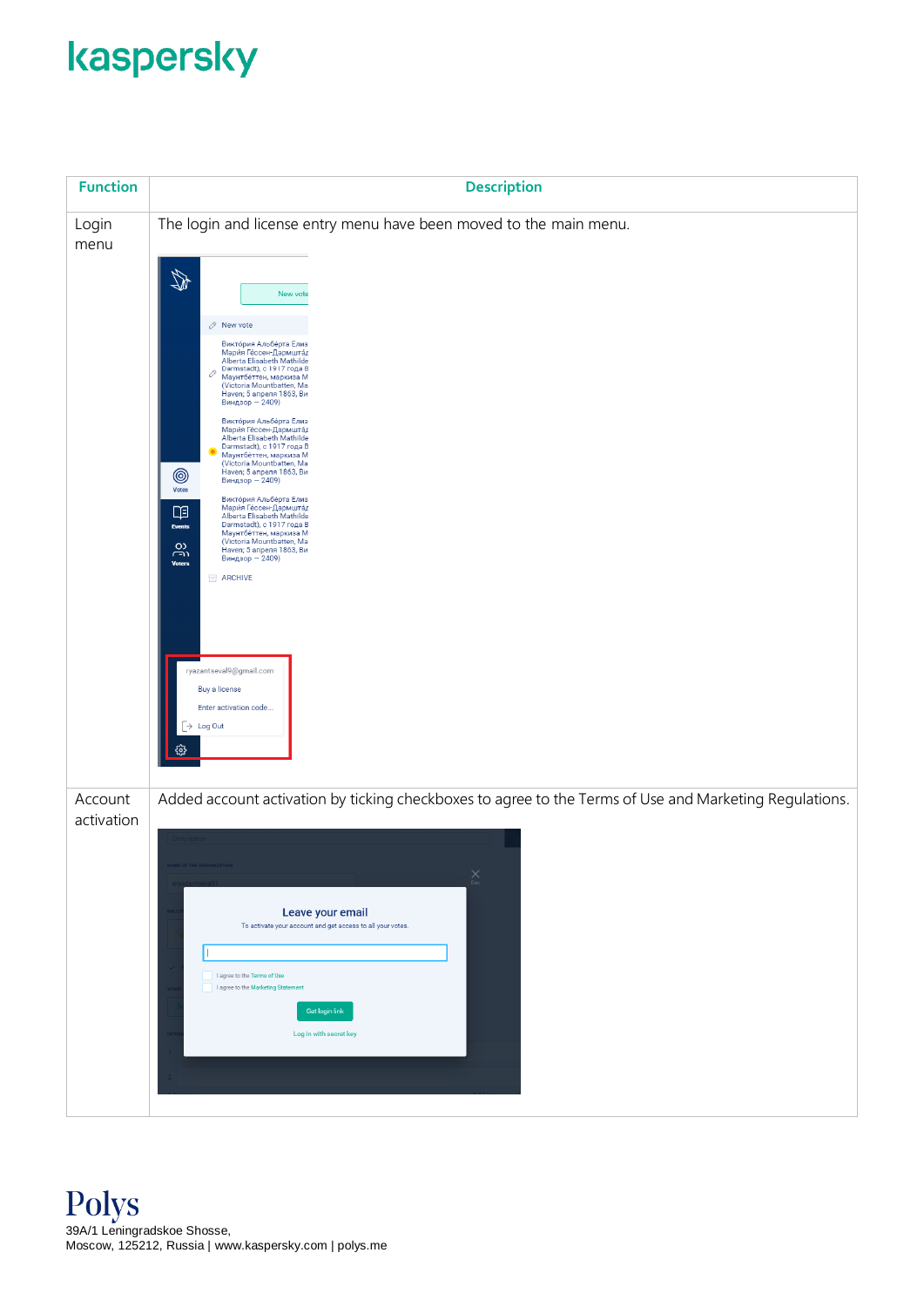| Pre-<br>registratio<br>n for | Added the ability to use the list obtained as a result of pre-registration for subsequent votes created<br>through the Voting section. |                                                                                                             |                                                                                                                                              |                                           |                     |  |
|------------------------------|----------------------------------------------------------------------------------------------------------------------------------------|-------------------------------------------------------------------------------------------------------------|----------------------------------------------------------------------------------------------------------------------------------------------|-------------------------------------------|---------------------|--|
| voting                       | D                                                                                                                                      |                                                                                                             |                                                                                                                                              |                                           | 靣                   |  |
|                              | New voter list                                                                                                                         | <b>VOTER LIST NAME</b><br>Voter list 09.12.2021                                                             |                                                                                                                                              |                                           | Delete              |  |
|                              | ⊘ Voter list 09.12.2021                                                                                                                |                                                                                                             |                                                                                                                                              |                                           | Send<br>invitations |  |
|                              |                                                                                                                                        | Upload *.csv<br>You can enter voter emails into the table or upload their list in CSV format. File template |                                                                                                                                              |                                           |                     |  |
|                              |                                                                                                                                        | <b>EMAIL ADDRESSES: 2</b>                                                                                   |                                                                                                                                              |                                           |                     |  |
|                              |                                                                                                                                        | Email                                                                                                       | Voter's name (optional)                                                                                                                      |                                           |                     |  |
|                              |                                                                                                                                        | sensoffender-2006@yandex.ru                                                                                 | First                                                                                                                                        |                                           |                     |  |
|                              |                                                                                                                                        | offender-2005@yandex.ru                                                                                     | Second                                                                                                                                       |                                           |                     |  |
|                              |                                                                                                                                        |                                                                                                             |                                                                                                                                              |                                           |                     |  |
|                              | $\bigcirc \limits_{\text{Votes}}$                                                                                                      |                                                                                                             |                                                                                                                                              |                                           |                     |  |
|                              | 甲                                                                                                                                      | Use Ctrl+C, Ctrl+V for easy editing                                                                         |                                                                                                                                              |                                           |                     |  |
|                              | Events                                                                                                                                 |                                                                                                             |                                                                                                                                              |                                           |                     |  |
|                              | $\sum_{i=1}^{n}$<br>Voters                                                                                                             |                                                                                                             |                                                                                                                                              |                                           |                     |  |
|                              |                                                                                                                                        |                                                                                                             |                                                                                                                                              |                                           |                     |  |
|                              |                                                                                                                                        |                                                                                                             |                                                                                                                                              |                                           |                     |  |
|                              |                                                                                                                                        |                                                                                                             |                                                                                                                                              |                                           |                     |  |
|                              |                                                                                                                                        |                                                                                                             |                                                                                                                                              |                                           |                     |  |
|                              |                                                                                                                                        |                                                                                                             |                                                                                                                                              |                                           |                     |  |
|                              |                                                                                                                                        |                                                                                                             |                                                                                                                                              |                                           |                     |  |
|                              |                                                                                                                                        |                                                                                                             |                                                                                                                                              |                                           |                     |  |
|                              | සූ                                                                                                                                     |                                                                                                             |                                                                                                                                              |                                           |                     |  |
|                              |                                                                                                                                        |                                                                                                             |                                                                                                                                              |                                           |                     |  |
|                              | ADDRESSES: 2                                                                                                                           |                                                                                                             |                                                                                                                                              |                                           |                     |  |
|                              |                                                                                                                                        |                                                                                                             |                                                                                                                                              | <b>Voters</b>                             |                     |  |
|                              |                                                                                                                                        |                                                                                                             |                                                                                                                                              | Determine who will have the right to vote |                     |  |
|                              | <b>Sending 2 invitations</b>                                                                                                           |                                                                                                             | $\mathbb{R}^+$<br>Add a prepared list of voters                                                                                              |                                           |                     |  |
|                              | Indicate the date, time and name of the vote, plus any other useful information.                                                       |                                                                                                             | If you know the number of voters, choose how they will get access to the vote - by                                                           |                                           |                     |  |
|                              | <b>INVITATION TEXT</b><br>You are invited to votes at 09.12.2021                                                                       |                                                                                                             | email, phone, or PIN codes issued by you.                                                                                                    |                                           |                     |  |
|                              |                                                                                                                                        |                                                                                                             | Le,<br><b>Use an existing list</b>                                                                                                           |                                           |                     |  |
|                              |                                                                                                                                        |                                                                                                             |                                                                                                                                              |                                           |                     |  |
|                              |                                                                                                                                        | 562                                                                                                         | $\sqrt{ }$ Voter list 10.12.2021 - 3 emails                                                                                                  |                                           |                     |  |
|                              | NAME OF THE ORGANIZATION                                                                                                               |                                                                                                             |                                                                                                                                              |                                           |                     |  |
|                              | ryazantseval9                                                                                                                          |                                                                                                             |                                                                                                                                              |                                           |                     |  |
|                              | The addressees will receive an email and make their decision using the "Confirm<br>participation" button.<br>Send                      |                                                                                                             |                                                                                                                                              |                                           |                     |  |
|                              |                                                                                                                                        |                                                                                                             | Allow everyone to vote in test mode<br>We will generate a link, following which it will be possible to vote 20 times without<br>registering. |                                           |                     |  |
|                              |                                                                                                                                        |                                                                                                             |                                                                                                                                              |                                           |                     |  |
|                              |                                                                                                                                        |                                                                                                             |                                                                                                                                              |                                           |                     |  |
|                              |                                                                                                                                        |                                                                                                             |                                                                                                                                              |                                           |                     |  |
|                              |                                                                                                                                        |                                                                                                             |                                                                                                                                              |                                           |                     |  |
|                              |                                                                                                                                        | Added reuse of the list. This list can be used when creating a vote in the «Votes» tab.                     |                                                                                                                                              |                                           |                     |  |
|                              |                                                                                                                                        |                                                                                                             |                                                                                                                                              |                                           |                     |  |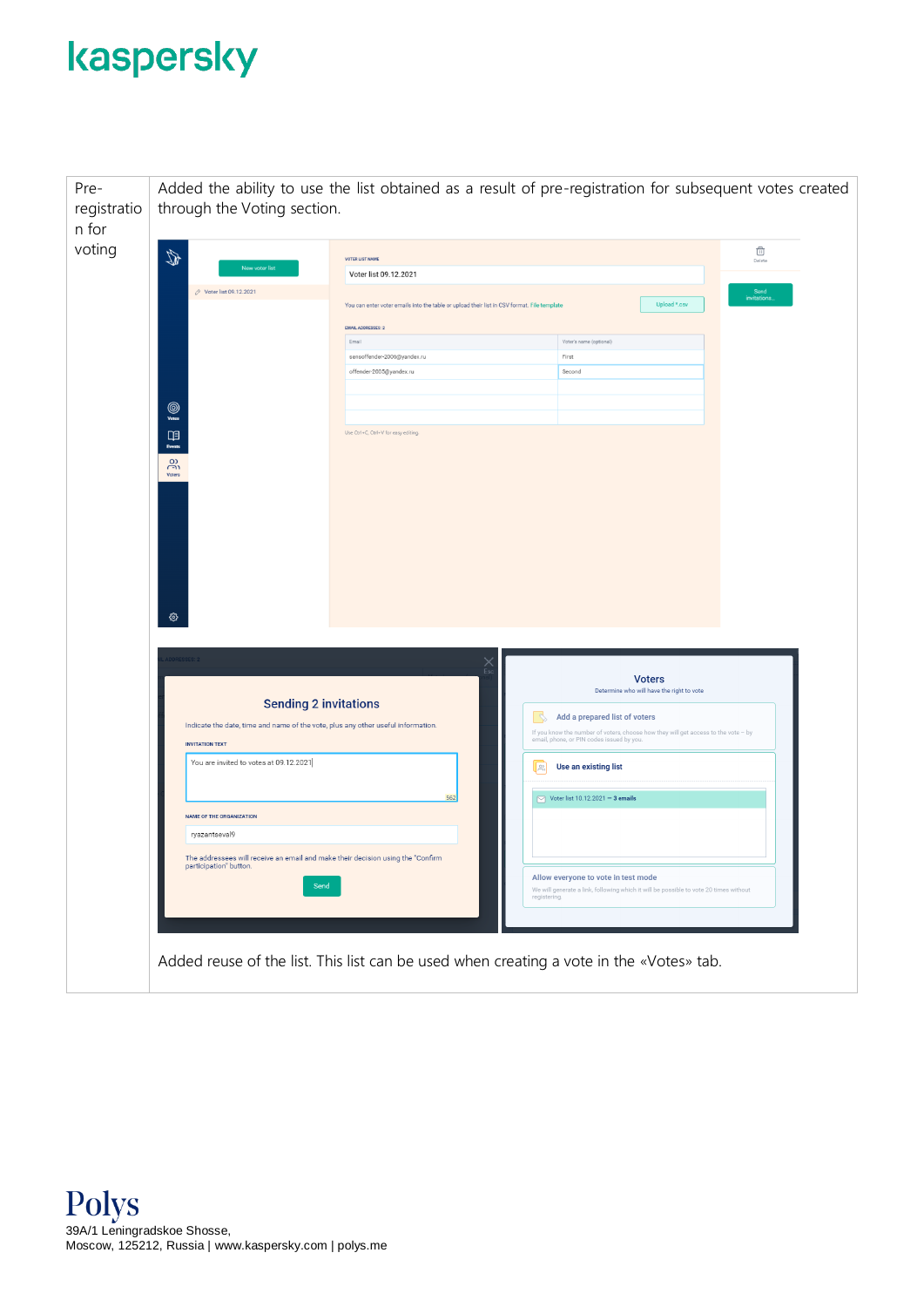| <b>Function</b>                              | <b>Description</b>                                                                                                                                                                                                                                                                                                                                                                                                                                                                                                                                                                                                                                                                                                                                                                                                                                                                                                                                                                                                                                                                                                                                                      |  |  |  |
|----------------------------------------------|-------------------------------------------------------------------------------------------------------------------------------------------------------------------------------------------------------------------------------------------------------------------------------------------------------------------------------------------------------------------------------------------------------------------------------------------------------------------------------------------------------------------------------------------------------------------------------------------------------------------------------------------------------------------------------------------------------------------------------------------------------------------------------------------------------------------------------------------------------------------------------------------------------------------------------------------------------------------------------------------------------------------------------------------------------------------------------------------------------------------------------------------------------------------------|--|--|--|
|                                              | CREATION<br>$2$ VOTING<br>Not scheduled<br>$3$ RESULTS<br>Mot scheduled<br>$1 \frac{CRE}{Now}$<br>New vote<br><b>TITLE OR MAIN QUESTION</b><br>$\oslash$ New vote<br>$\oslash$ New vote<br>Background<br>image<br>Description<br>or or or?<br><b>E ARCHIVE</b><br><b>NAME OF THE ORGANIZATION</b><br>sensoffender-2006<br><b>BALLOT TYPE</b><br><b>VOTERS</b><br>$\circledcirc$ Determine who will have<br>Choose how voters<br>$\boxed{\checkmark}$<br>will vote<br>Make results public (it will be seen who voted and how)<br><b>START</b><br>END<br>Select date<br>Select date                                                                                                                                                                                                                                                                                                                                                                                                                                                                                                                                                                                       |  |  |  |
|                                              | For corporate customers                                                                                                                                                                                                                                                                                                                                                                                                                                                                                                                                                                                                                                                                                                                                                                                                                                                                                                                                                                                                                                                                                                                                                 |  |  |  |
| Support<br>for voting<br>by phone<br>numbers | Added:<br>separate registration by phone and email addresses (1);<br>$\bullet$<br>creation of voting with access via a phone number for subscribers from Russia (1);<br>$\bullet$<br>the ability to restore the user's login by phone number via SMS (2).<br>$\bullet$<br>1.<br><b>Voters</b><br>Determine who will have the right to vote<br>$\mathcal{L}$<br>Add a prepared list of voters<br>Decide how voters will receive an alert and a link to access voting.<br>By email<br>We will send each voter a letter with a personal link to the vote.<br>• By phone number<br>Each voter will receive a text message with a personal link to enter the vote.<br>Upload the list of voters' phone numbers in CSV format. File template<br>2 voters<br>Done<br>телефоны - телефоны.csv<br>Upload more *.csv<br>By PIN code from the Organizer<br>$\left( \begin{array}{c} \end{array} \right)$<br>We will create tickets with PIN codes for access to the vote, and you will independently<br>distribute them to voters.<br>Allow everyone to vote in test mode<br>We will generate a link, following which it will be possible to vote 20 times without<br>registering. |  |  |  |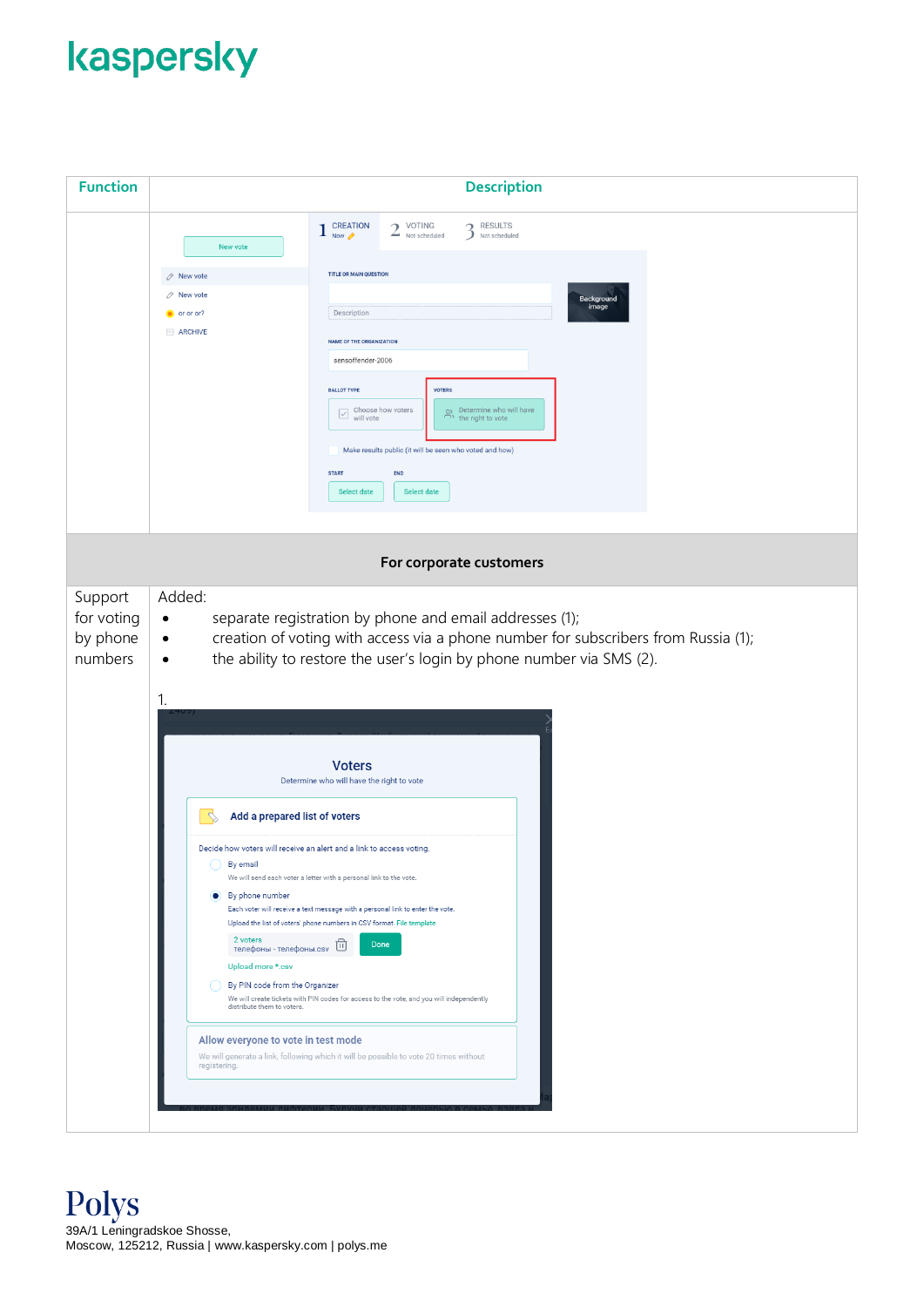| <b>Function</b> | <b>Description</b>                                                                                                                                                                                                                                                                     |  |  |
|-----------------|----------------------------------------------------------------------------------------------------------------------------------------------------------------------------------------------------------------------------------------------------------------------------------------|--|--|
|                 | NAME OF THE ORGANIZATION<br>Organization Z<br><b>BALLOT TYPE</b><br><b>VOTERS</b><br>$\frac{1}{\sqrt{2}}$ For (5), Against,<br>2 voters<br>$\mathscr{S}$<br>access: by phone                                                                                                           |  |  |
|                 | TVDE<br><b>Voters</b><br>There are 2 unique phone numbers<br>телефоны - телефоны.csv                                                                                                                                                                                                   |  |  |
|                 | PHONE: 2<br>Voter's name (optional)<br>Phone number<br>79998594624<br>First<br>79771817068<br>Second<br>Use Ctrl+C, Ctrl+V for easy editing.<br>Confirm list<br><b>と</b> Download list<br>Cancel                                                                                       |  |  |
|                 | 2.<br>Polys<br>Polys<br>SMS code has been sent to the number +7 999 123 45 67.<br><b>Access to votes</b><br>Send the code again<br>SMS code<br>in 00:55<br>+79991234567<br>Log In<br>Continue<br>By clicking "Continue" you agree<br>Specify a different number<br>to the Terms of Use |  |  |

#### Polys 39A/1 Leningradskoe Shosse, Moscow, 125212, Russia | www.kaspersky.com | polys.me